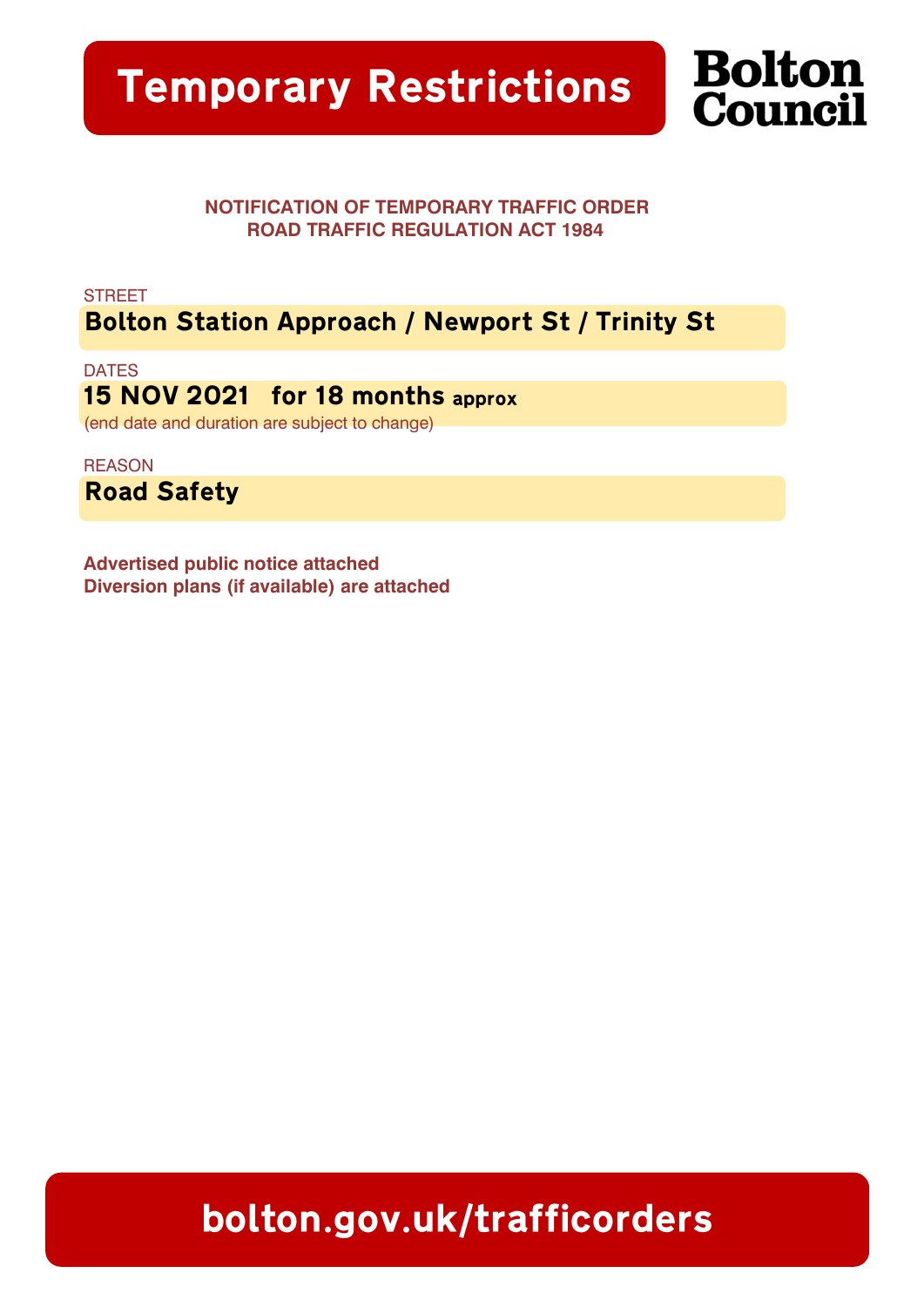## **THE BOROUGH COUNCIL OF BOLTON ROAD TRAFFIC REGULATION ACT 1984 S.14 BOLTON STATION APPROACH, NEWPORT STREET & TRINITY STREET - TEMPORARY TRAFFIC RESTRICTIONS**

The Council intends to make an order, operative from 15 November 2021 for 18 months approx, the effect of which will be to implement the following:

## **REVOCATIONS:**

| <b>No Waiting At Any Time</b>                         |  |                                                                                                                                                                               |  |  |  |
|-------------------------------------------------------|--|-------------------------------------------------------------------------------------------------------------------------------------------------------------------------------|--|--|--|
| Trinity Street north side                             |  | from a point 169 metres west of its intersection with the<br>extended western kerbline of Bradshawgate to its intersection<br>with the extended eastern kerbline of Moor Lane |  |  |  |
| Trinity Street north side                             |  | from its intersection with the extended western kerbline of<br>Bradshawgate for a distance of 93 metres in a westerly direction                                               |  |  |  |
| No Loading At Any Time                                |  |                                                                                                                                                                               |  |  |  |
| Trinity Street north side                             |  | from a point 169 metres west of its intersection with the<br>extended western kerbline of Bradshawgate to its intersection<br>with the extended eastern kerbline of Moor Lane |  |  |  |
| Trinity Street north side                             |  | from its intersection with the extended western kerbline of<br>Bradshawgate for a distance of 93 metres in a westerly direction                                               |  |  |  |
| <b>Loading/Unloading Only</b>                         |  |                                                                                                                                                                               |  |  |  |
| Trinity Street north side                             |  | from a point 157 metres west of its intersection with the<br>extended western kerbline of Bradshawgate for a distance of 12<br>metres in a westerly direction                 |  |  |  |
| Limited Waiting – 20 minutes no return for 40 minutes |  |                                                                                                                                                                               |  |  |  |

Trinity Street north side from a point 93 metres west of its intersection with the extended western kerbline of Bradshawgate for a distance of 64 metres in a westerly direction

## **ADDITIONS:**

| <b>No Waiting At Any Time</b>  |            |                                                                                                                                                               |
|--------------------------------|------------|---------------------------------------------------------------------------------------------------------------------------------------------------------------|
| <b>Trinity Street</b>          | north side | from its junction with Moor Lane to its<br>junction with Bradshawgate                                                                                         |
| <b>Bolton Station Approach</b> | west side  | From its northerly junction with Newport<br>Street to a point 17 metres north of its<br>intersection with the extended northerly<br>kerbline of Taylor Street |
| <b>Bolton Station Approach</b> | east side  | From its northerly junction with Newport<br>Street to a point 15 metres north of its<br>intersection with the extended westerly<br>kerbline of Taylor Street  |
| <b>Bolton Station Approach</b> | west side  | From a point 35 metres south of its<br>intersection with the extended northerly<br>kerbline of Taylor Street to its southerly<br>junction with Newport Street |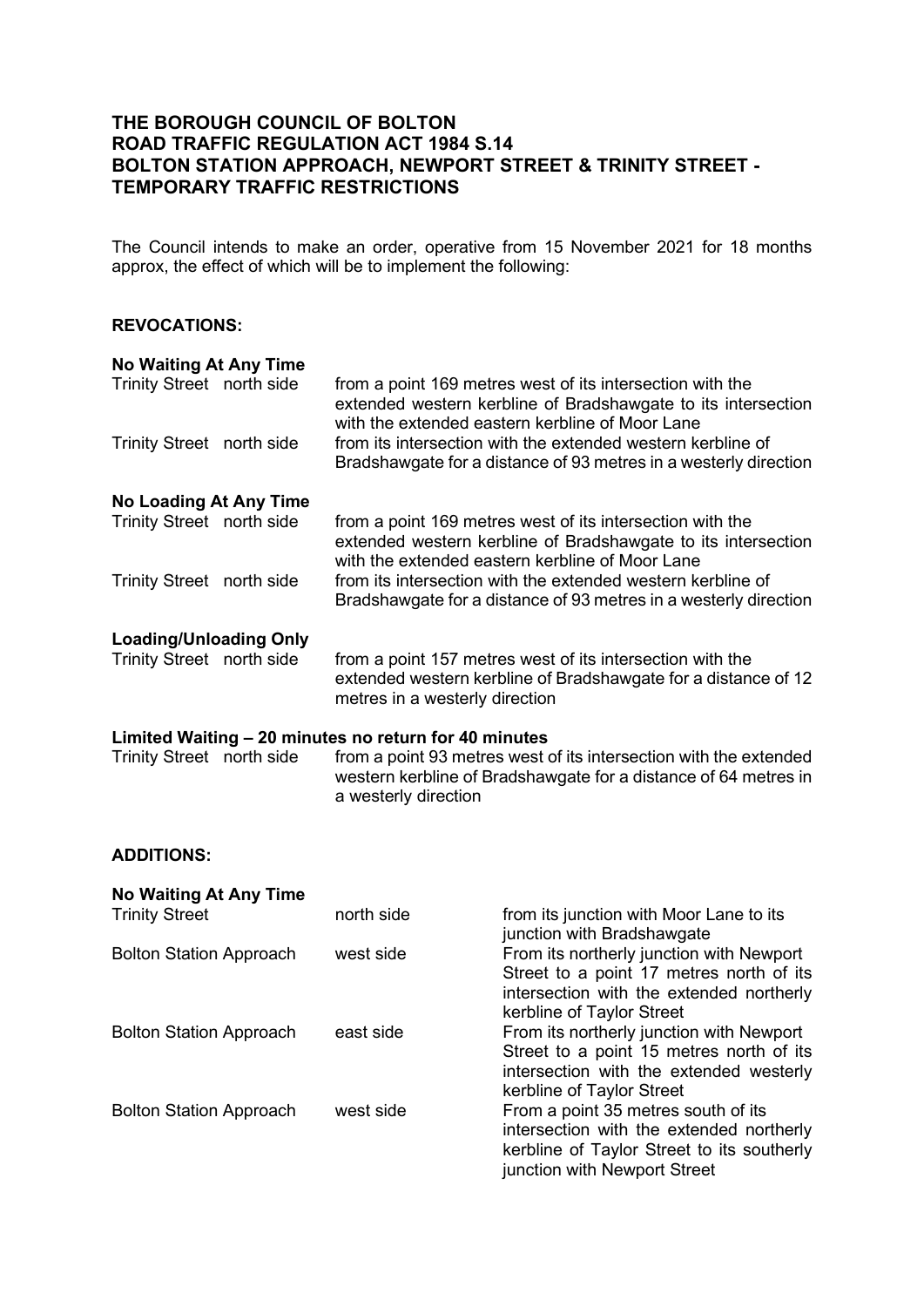| <b>Bolton Station Approach</b>                                       | east side | From a point 46 metres south of its<br>intersection with the extended northerly<br>kerbline of Taylor Street to its southerly<br>junction with Newport Street                                                                     |  |  |  |
|----------------------------------------------------------------------|-----------|-----------------------------------------------------------------------------------------------------------------------------------------------------------------------------------------------------------------------------------|--|--|--|
| <b>No Loading At Any Time</b><br>north side<br><b>Trinity Street</b> |           | From its junction with Moor Lane to its                                                                                                                                                                                           |  |  |  |
| <b>Bolton Station Approach</b>                                       | west side | junction with Bradshawgate<br>From its northerly junction with Newport<br>Street to a point 17 metres north of its<br>intersection with the extended northerly                                                                    |  |  |  |
| <b>Bolton Station Approach</b>                                       | east side | kerbline of Taylor Street<br>From its northerly junction with Newport<br>Street to a point 15 metres north of its<br>intersection with the extended westerly                                                                      |  |  |  |
| <b>Bolton Station Approach</b>                                       | west side | kerbline of Taylor Street<br>From a point 35 metres south of its<br>intersection with the extended northerly<br>kerbline of Taylor Street to its southerly                                                                        |  |  |  |
| <b>Bolton Station Approach</b>                                       | east side | junction with Newport Street<br>From a point 46 metres south of its<br>intersection with the extended northerly<br>kerbline of Taylor Street to its southerly                                                                     |  |  |  |
| <b>Newport Street</b>                                                | east side | junction with Newport Street<br>From its junction with Great Moor Street                                                                                                                                                          |  |  |  |
| <b>Newport Street</b>                                                | west side | to its junction with Trinity Street<br>From a point 5 metres north of its<br>intersection with the extended northern<br>kerbline of Markland Street to its junction<br>with Trinity Street                                        |  |  |  |
| Limited Waiting - 20 minutes no return for 40 minutes                |           |                                                                                                                                                                                                                                   |  |  |  |
| <b>Bolton Station Approach</b>                                       | west side | from a point 17 metres north of its<br>intersection with the extended northerly<br>kerbline of Taylor Street to a point 35<br>metres east of its intersection with the<br>extended northerly kerbline of Taylor<br><b>Street</b>  |  |  |  |
| No Stopping At Any Time except Taxis                                 |           |                                                                                                                                                                                                                                   |  |  |  |
| <b>Bolton Station Approach</b>                                       | east side | From a point 15 metres west of its<br>intersection with the extended northerly<br>kerbline of Taylor Street to a point 33<br>metres south of its intersection with the<br>extended northerly kerbline of Taylor<br><b>Street</b>  |  |  |  |
| <b>Loading/Unloading Only</b><br><b>Bolton Staiton Approach</b>      | east side | From a point 33 metres south of its<br>intersection with the extended northerly<br>kerbline of Taylor Street to a point 46<br>metres south of its intersection with the<br>extended northerly kerbline of Taylor<br><b>Street</b> |  |  |  |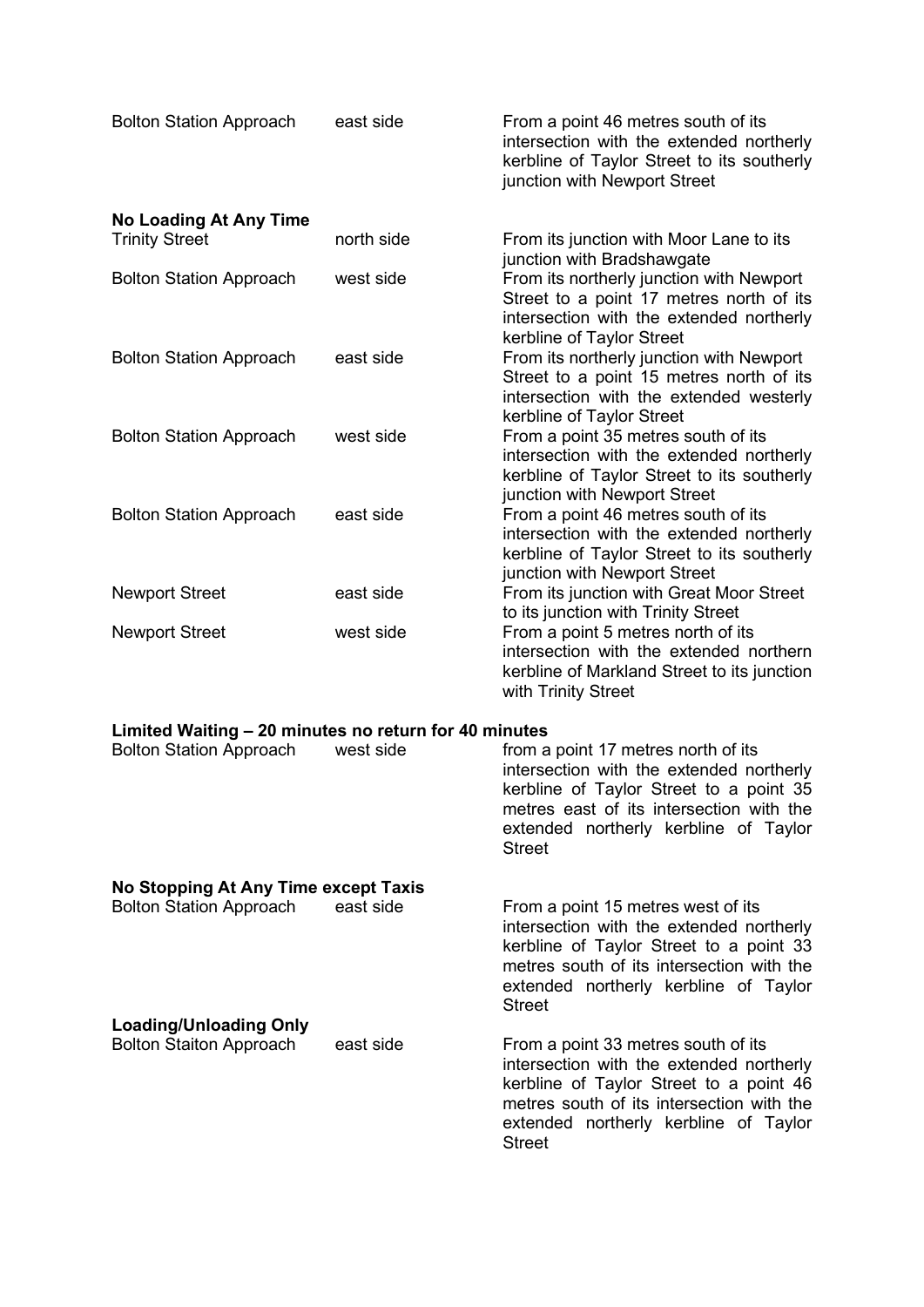The Order is required in the interests of road safety. The Order will end after 18 months or on completion of the works whichever first occurs.

Bolton Council. 1 November 2021. **www.bolton.gov.uk/trafficorders**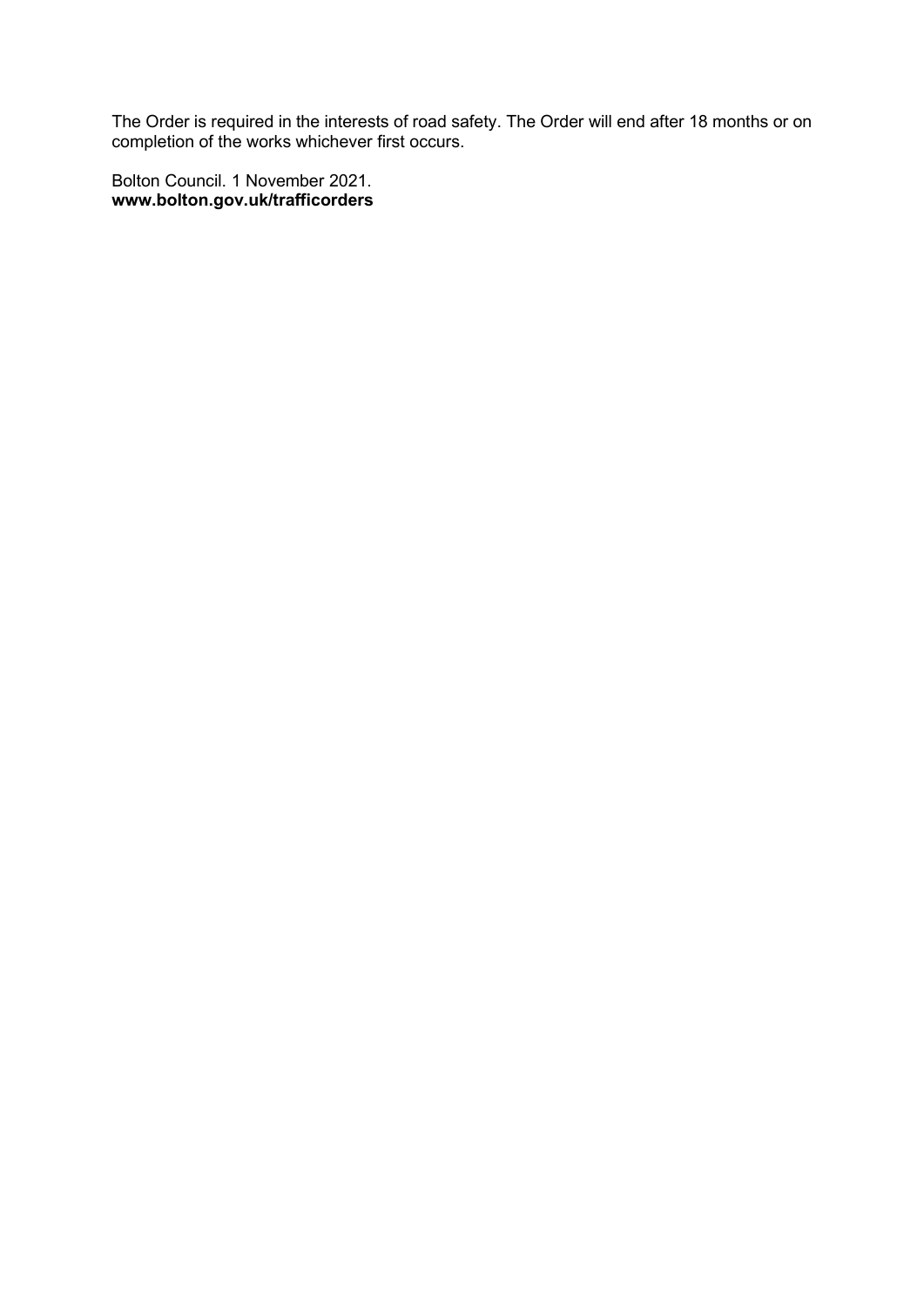